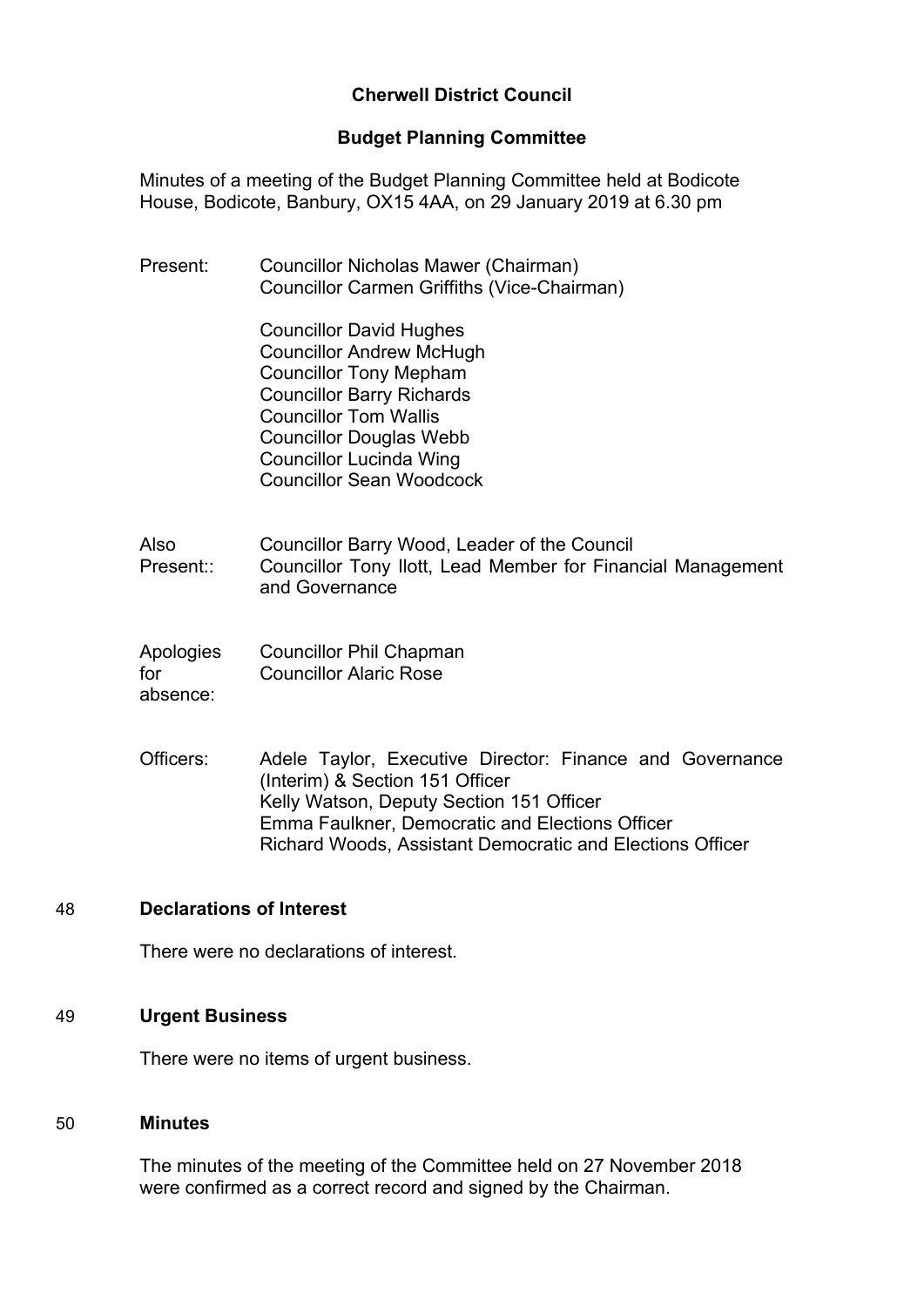### 51 **Chairman's Announcements**

There were no Chairman's announcements.

### 52 **Monthly Performance, Risk and Finance Monitoring Report - October 2018**

The Committee considered a report from the Deputy Section 151 Officer and the Assistant Director – Performance and Transformation, which summarised the Council's Performance, Risk and Finance Monitoring position at the end of October 2018.

The Deputy Section 151 Officer advised the Committee that there had been an improvement in the Council's financial position, as a result of efficiencies in Treasury Management activities and existing overspends having begun to be offset by underspends across some departments.

#### **Resolved**

(1) That the contents of the report be noted.

#### 53 **Business Plan 2019/20 and Medium Term Financial Strategy 2019/20 - 2023/24**

The Committee considered a report from the Interim Executive Director – Finance and Governance, which detailed the Business Plan 2019/20 and the Council's Medium Term Financial Strategy (MTFS) for 2019/20 to 2023/24 prior to final approval by full Council in February 2019.

In introducing the report, The Interim Executive Director – Finance and Governance advised that it was important to ensure that the sustainable management of resources continued, in order to plan for and adequately manage risks.

Following questions from the Committee regarding the replacement of the HR and Payroll systems, the Deputy Section 151 Officer reassured Members that this was not related to the ongoing separation with South Northamptonshire Council. The contract for one system was due to expire in April 2020, and it was common practice to start procurement for a replacement system 18 months in advance, and issues had occurred with the other system which meant a new solution would need to be put in place.

In response to questions from Members regarding the Capital Bid for costs for a new air handling unit at Banbury Museum, the Interim Executive Director – Finance and Governance explained that as a result of the project having previously been given Heritage Lottery Funding, there were conditions attached which meant Cherwell District Council were financially responsible for a period of time. The cost of upgrading the unit would help to ensure the museum could become self-sufficient in the future.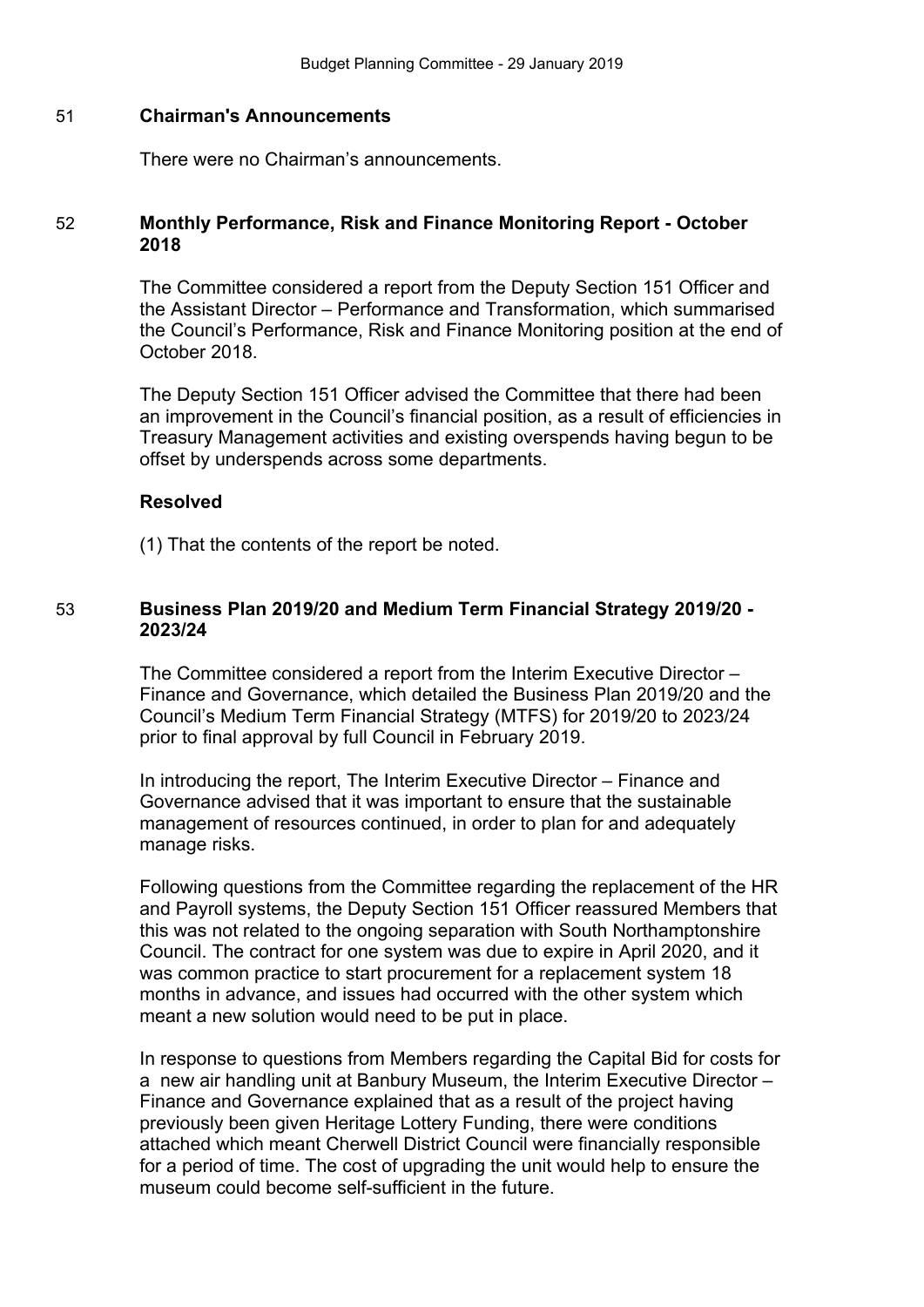## **Resolved**

- (1) That having reviewed the Business Plan it be recommended to Executive and then Full Council for approval.
- (2) That, having given due consideration, the Risk Register be noted.
- (3) That the increase in the level of Council Tax for Cherwell District Council of £5 for 2019/20 be recommended to Executive and then Full Council.
- (4) That the Medium Term Financial Strategy (MTFS), Revenue Budget 2019/20 and Capital Programme including the growth and savings proposals be recommended to Executive and then Full Council for approval.
- (5) That, having given due consideration, the minimum level of General Fund reserves of £2m be recommended to Executive and then Full Council.
- (6) That Executive be recommended to agree and recommend to Full Council that authority be delegated to the Chief Finance Officer in consultation with the Lead Member for Finance & Governance, and where appropriate the relevant Director and Lead Member to:
	- Transfer monies from/to earmarked reserves should that become necessary during the financial year.
	- Update prudential indicators in both the Prudential Indicators Report and Treasury Management Strategy Report to Council, for any Budget changes that impact on these.
- (7) That, having given due consideration, the Fees & Charges be recommended to Executive and then Full Council for approval.
- (8) That Executive be recommended to agree and recommend to Full Council that authority be delegated to the Chief Finance Officer to make any technical changes necessary to the papers for the Council meeting of 25 February 2019, including changes related to the finalisation of the national Finance Settlement and any associated changes to Parish Precepts and Council resulting from those changes.
- (9) That the contents of the Section 25 report from the Chief Finance Officer in relation to the robustness of estimates and adequacy of reserves be noted.

#### 54 **Review of Committee Work Plan**

The Committee considered its Work Plan.

The Committee requested that a report be submitted to a future meeting regarding a review of reserves.

#### **Resolved**